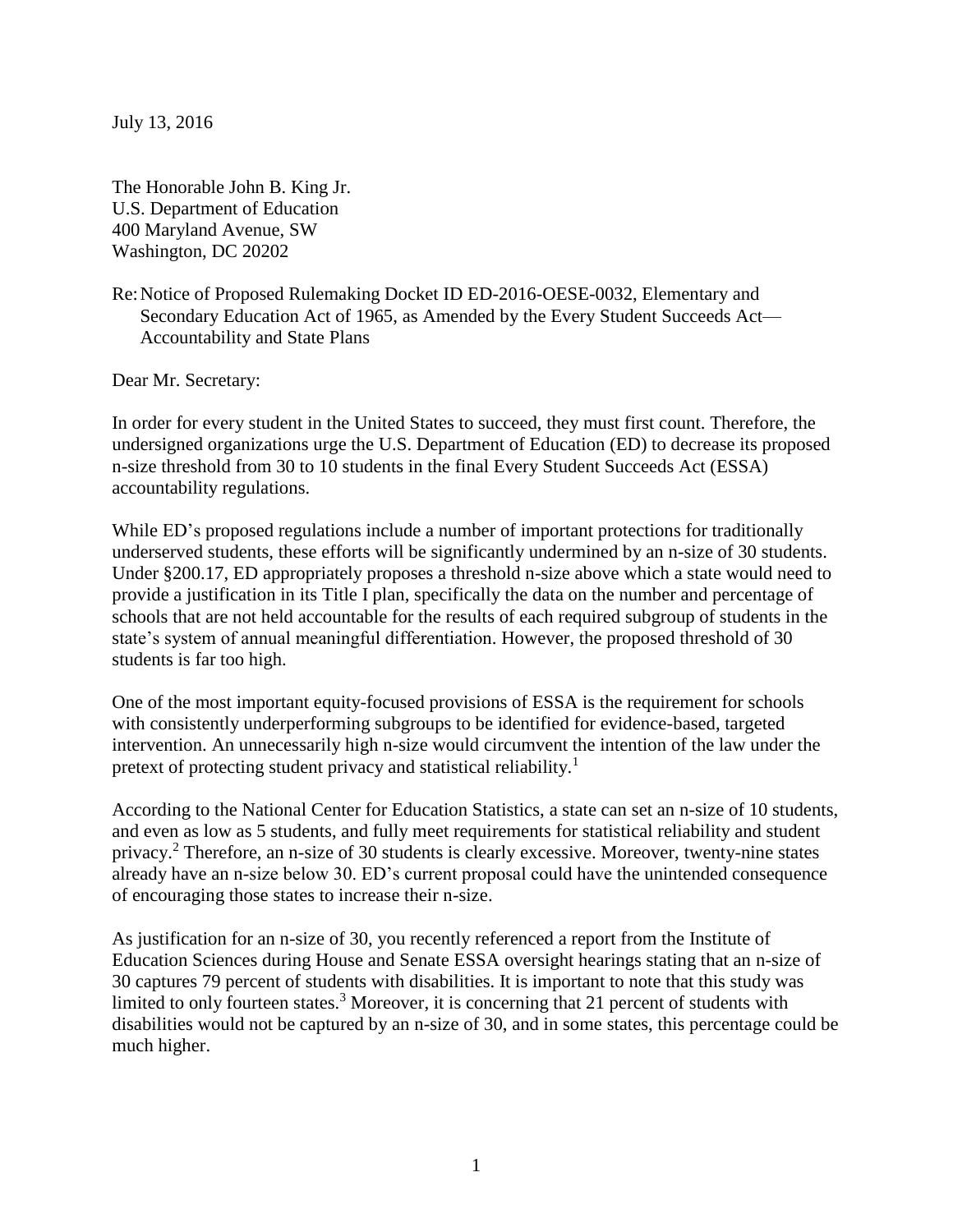Under the No Child Left Behind Act, many states set n-sizes higher than necessary to avoid the consequences of missing Adequate Yearly Progress. A report referenced by ED in its proposed regulations specifically notes that "while raising the minimum n-size is an effective means of increasing the passing rates of schools, it does so at a considerable cost to special education students in terms of being excluded from the accountability system."<sup>4</sup> The same can be said of other traditionally underserved student populations, including African American, Latino, American Indian, Alaska Native, and Asian students; English learners; and students from lowincome families. Because ESSA allows schools, districts, and states to tailor interventions to address the specific needs of identified students, a high n-size is not necessary and should not be encouraged by federal regulations.

Finally, ED's Office of Special Education and Rehabilitative Services recently proposed that states set a consistent n-size of 10 students for the purpose of determining whether "significant disproportionality" exists among racial/ethnic groups in the rates at which students with disabilities within each racial/ethnic group are disciplined. If an n-size of 10 is statistically reliable and protects student identity for this purpose, there is no reason to conclude that the same cannot and should not be said about an n-size of 10 for accountability purposes under ESSA.

ED's proposed regulations appropriately places the onus on states to demonstrate that a high nsize would not exclude subgroups. However, to ensure that all students are provided with equitable access to an excellence education, ED should lower its proposed n-size from 30 to 10 students in the final regulations.

Sincerely,

Alliance for Excellent Education The Advocacy Institute American-Arab Anti-Discrimination Committee American Association of University Women America's Promise Alliance Association of University Centers on Disabilities The Center for Civil Rights Remedies at UCLA's Civil Rights Project Civic Enterprises Council of Parent Attorneys and Advocates Disability Rights Education and Defense Fund Everyone Graduates Center Judge David L. Bazelon Center for Mental Health Law The Leadership Conference on Civil and Human Rights MALDEF NAACP National Association of Councils on Developmental Disabilities National Center for Learning Disabilities National Center for Special Education in Charter Schools National Council of La Raza National Disability Rights Network